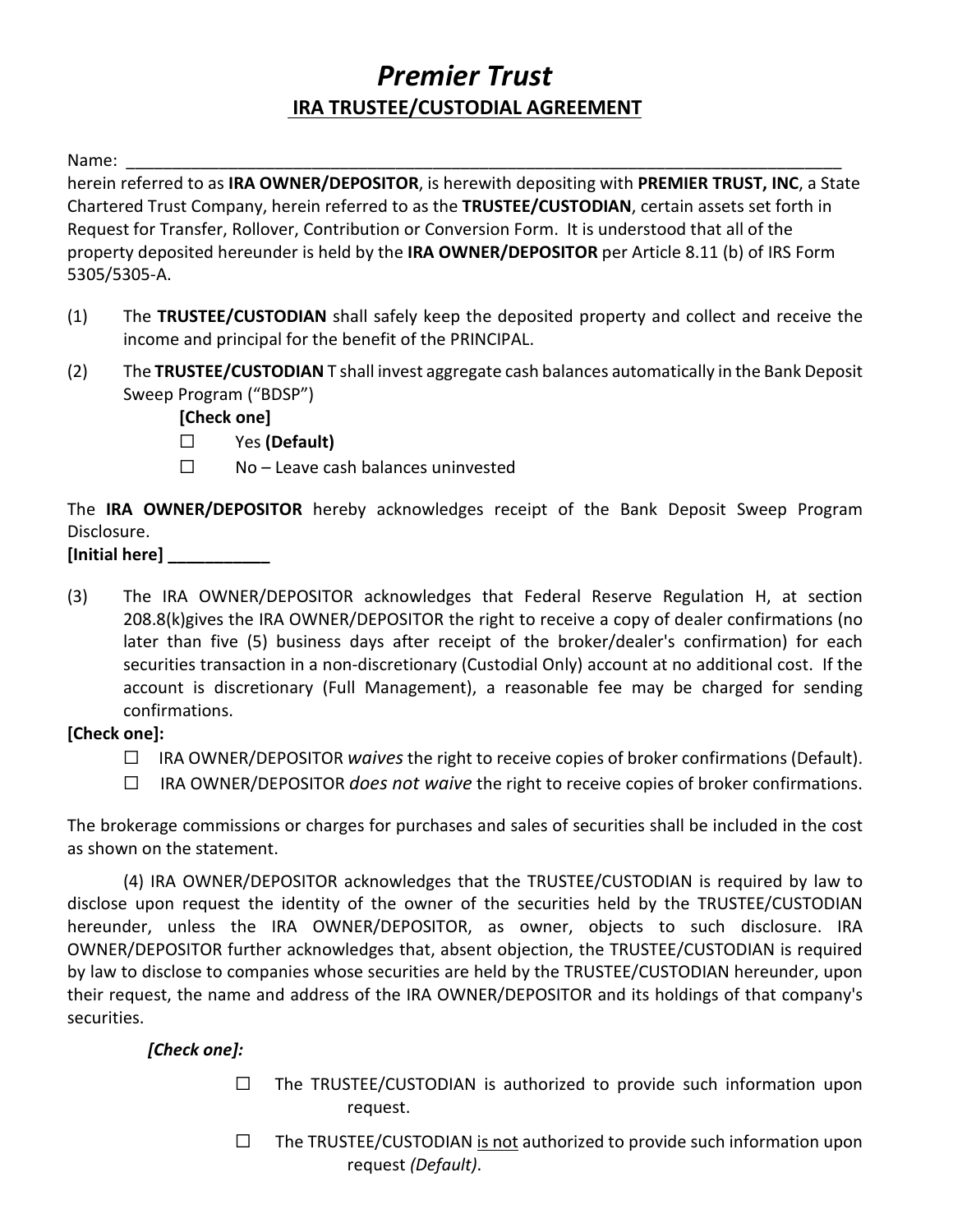- (4) The TRUSTEE/CUSTODIAN shall act in a custodial capacity only**.** The TRUSTEE's/CUSTODIAN's responsibility is limited to safekeeping of the property held by the TRUSTEE/CUSTODIAN hereunder. The TRUSTEE/CUSTODIAN shall make no investments or dispositions of any of the property deposited with it except upon the written direction of the IRA OWNER/DEPOSITOR.
- (5) The IRA OWNER/DEPOSITOR directs the purchase, sale or retention of any property held by the TRUSTEE/CUSTODIAN hereunder. Neither TRUSTEE/CUSTODIAN nor its officers, directors, employees, or attorneys will be liable to IRA OWNER/DEPOSITOR for any loss arising out of any investment made or retained at the direction or recommendation of IRA OWNER/DEPOSITOR. Further, if any disposition or acquisition of assets is initiated by the IRA OWNER/DEPOSITOR through any person or organization other than the TRUSTEE/CUSTODIAN, then in such event the TRUSTEE/CUSTODIAN is relieved of any and all liability in connection with such transaction.
- (6) The TRUSTEE/CUSTODIAN shall not be responsible or liable in any manner whatsoever for the sufficiency, correctness, genuineness or validity of any instrument deposited with the TRUSTEE/CUSTODIAN hereunder or with respect to the form or execution of the same or the identity, authority or rights of any person executing or depositing the same.
- (7) Property held by the TRUSTEE/CUSTODIAN hereunder may include real estate, but the TRUSTEE/CUSTODIAN shall have no responsibility for managing said real estate.
- (8) This agreement may be modified at any time by written amendment signed by both parties.
- (9) This agreement shall be governed and interpreted under Nevada law, and any judicial, arbitration or mediation proceedings in relation to this agreement shall be maintained in Clark County, Nevada.
- (11) The TRUSTEE/CUSTODIAN shall perform its duties under this agreement in good faith and with reasonable care. In no event shall the TRUSTEE/CUSTODIAN be held liable under this agreement except for the gross negligence or willful misconduct of its officers and employees. The TRUSTEE/CUSTODIAN shall not be liable for the acts or omissions of any broker or other TRUSTEE/CUSTODIAN to whom client has directed any securities trade or other transaction, or any broker, depository or other TRUSTEE/CUSTODIAN selected by the TRUSTEE/CUSTODIAN with reasonable care, or third party pricing services.
- (12) The TRUSTEE/CUSTODIAN shall be compensated for its ordinary and usual duties in accordance with the following fee agreement and may be amended by the TRUSTEE/CUSTODIAN from time to time, and the TRUSTEE/CUSTODIAN shall be entitled to reasonable compensation for any extraordinary or unusual services rendered by the TRUSTEE/CUSTODIAN.
- *(13) [Initial here]* **IRA OWNER/DEPOSITOR** hereby acknowledges receipt of the Privacy Policy.

Dated this \_\_\_\_\_\_\_\_\_\_ day of \_\_\_\_\_\_\_\_\_\_\_\_\_\_\_\_\_\_\_\_\_\_\_\_\_\_\_\_\_\_\_\_\_\_\_ , 20 .

IRA OWNER/DEPOSITOR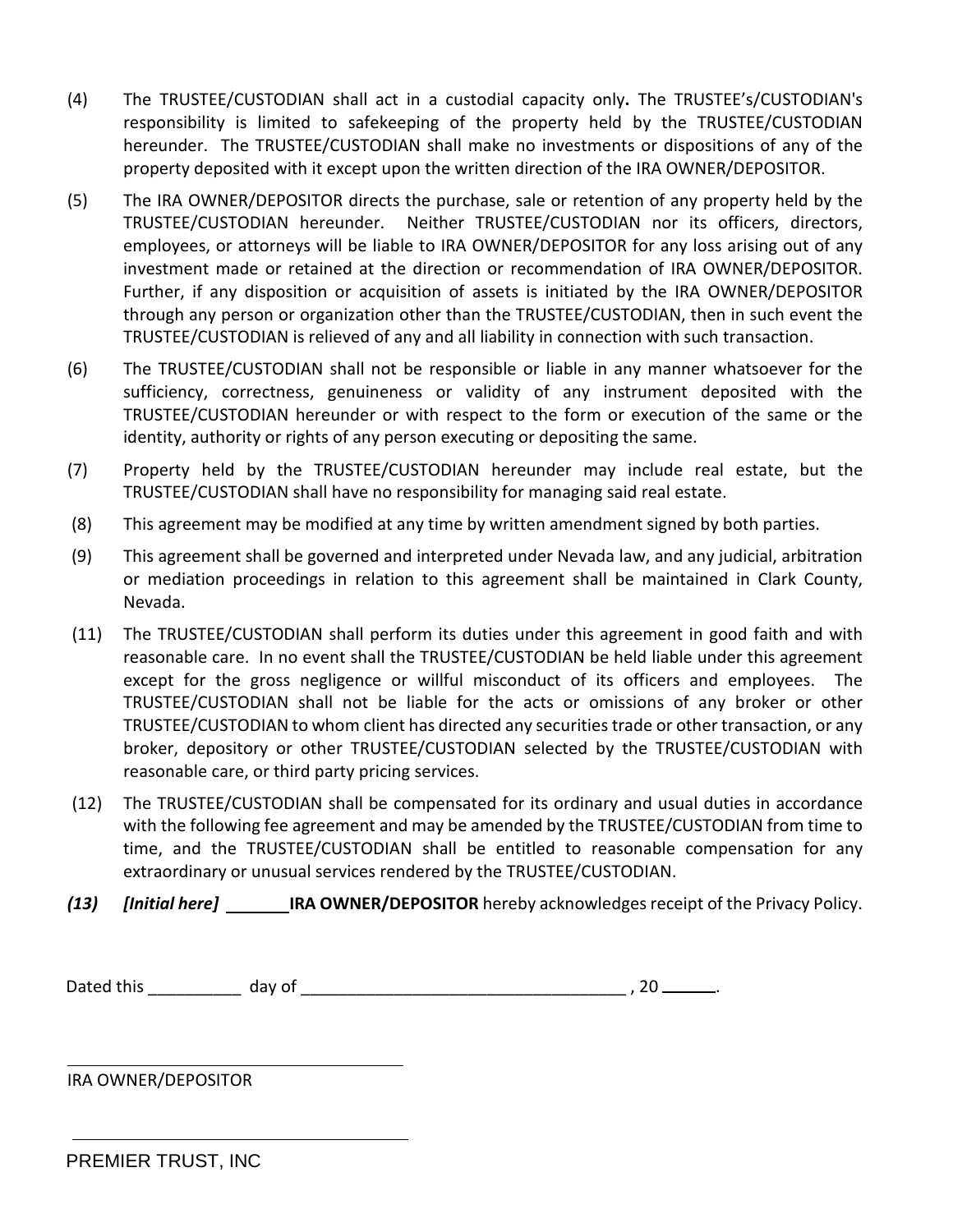# **BANK DEPOSIT SWEEP PROGRAM DISCLOSURE**

Please read the complete Disclosure Document describing the Bank Deposit Sweep Program ("BDSP").

Premier Trust, Inc. offers to you one cash sweep vehicle that is used to hold available cash balances. Available cash in your account will be deposited through the Bank Deposit Sweep Program ("BDSP").

The BDSP is:

- a) An interest-bearing FDIC Insurance Eligible Program at one or more FDIC insured depository institutions. The list of banks participating in the BDSP ("BDSP Bank List") is available from your Administrator.
- b) Funds will be swept into the BDSP at one of the participating banks up to the maximum FDIC Insured deposit amount of \$250,000. Funds exceeding the maximum deposit amount will be swept into an alternate participating bank, until all funds are deposited. Once funds equal the maximum deposit amount in all participating banks, additional funds will be swept into an excess participating bank, which the funds will be ineligible for FDIC Coverage.
- c) The interest rate for your BDSP Deposits may be obtained from your Administrator. Your balances will earn the same rate of interest regardless of the participating bank with which your funds are deposited. The interest rate earned by the BDSP will vary.
- d) Clients, with non-retirement account types, interest earned from the BDSP will be taxed as ordinary income in the year it is received. Premier Trust does not give tax advice. You should consult your own tax professional about how the BDSP affects you.
- e) The statement for your Account will indicate your ending BDSP Deposits at each Bank as of the last business day of the statement period. Also, net sweeps to and from the BDSP and interest credited to your BDSP will reflect on your statement.
- f) The BDSP may create financial benefits for Premier Trust or intermediaries. It may differ depending on the amount of cash being deposited, length of time deposited and current interest rates received.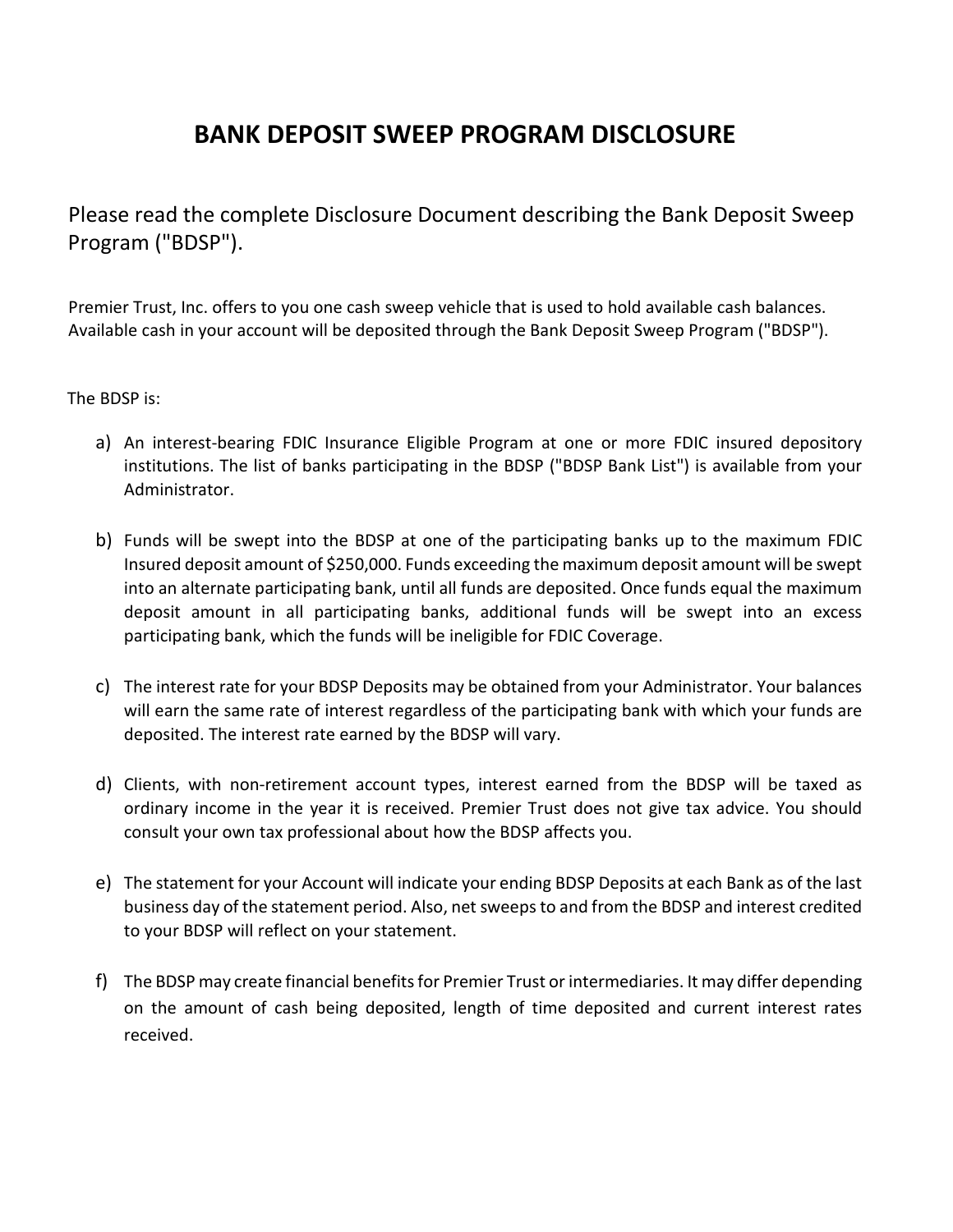# **Premier Trust, Inc. Privacy Policy**

At Premier Trust, Inc., protecting your privacy and the confidentiality of your personal information is important to us. We value your business and the trust you put in us, and to offer you the financial products and services you seek, we collect, maintain and use information about you. To help you better understand how your personal information is protected at Premier Trust, Inc., we are providing you with the following statement describing our practices and policies with respect to the privacy of your customer information. In the event you terminate your customer relationship with us, or become an inactive customer, we will continue to adhere to the policies and practices described in this notice.

## **Information We Collect About You**

As your trusted financial institution, we collect, retain and use nonpublic personal information about individual current and former customers to provide services to our customers. We may collect the following categories of nonpublic personal information about you:

- Information we receive from you, through applications for our products or services or other forms;  $\square$ Information about your transactions with us, our affiliates or with nonaffiliated third parties;
- Information we receive through our Customer Identification Program (CIP).

## **Information We Disclose About You and To Whom**

We do not disclose any nonpublic personal information about our customers or former customers except as required by law and/or with other parties for your business benefit. Information will only be shared with those with whom we have signed agreements and who will honor the same tenets of this policy. Pursuant to this Privacy Policy, any other parties agree that they shall protect confidential customer information and shall not disclose any confidential information to any third party or use it for any purpose except to perform its business obligations.

Your funds may be deposited into pooled accounts at various depository institutions in a manner designed to provide you with up to \$250,000 FDIC insurance per participating institution. Our third party may allocate these deposits among a number of designated institutions to maximize FDIC insurance coverage, which protects you in the event of a bank failure. All participating banks in the program are depository institutions duly chartered under the law of the United States or a State thereof, the deposits of which are insured by the FDIC.

#### **Information We Share**

An affiliate is a company we own or control, a company that owns or controls us, or a company that is owned or controlled by the same company that owns or controls us. Ownership does not mean complete ownership, but means owning enough to have control.

A nonaffiliated third party is a person we do not employ or a company that is not an affiliate of ours.

Premier Trust, Inc. does not disclose nonpublic personal information about you to any nonaffiliated third parties, unless required by law or as specifically authorized by our customer. Examples of this might include disclosures necessary to service your account or prevent unauthorized transactions.

Within affiliated companies, circumstances may arise wherein we will share information so that we can work together to serve you. However, trust account information is not shared for marketing purposes without specific consent from our customers.

Please note: Premier Trust, Inc. may continue to contact its individual customers with offers for its own products and services. You may continue to receive marketing messages via your statement, as well as direct marketing solicitations. Premier Trust, Inc. does not sell customer information to third parties nor does it share customer information with outside parties who may wish to market their products to you.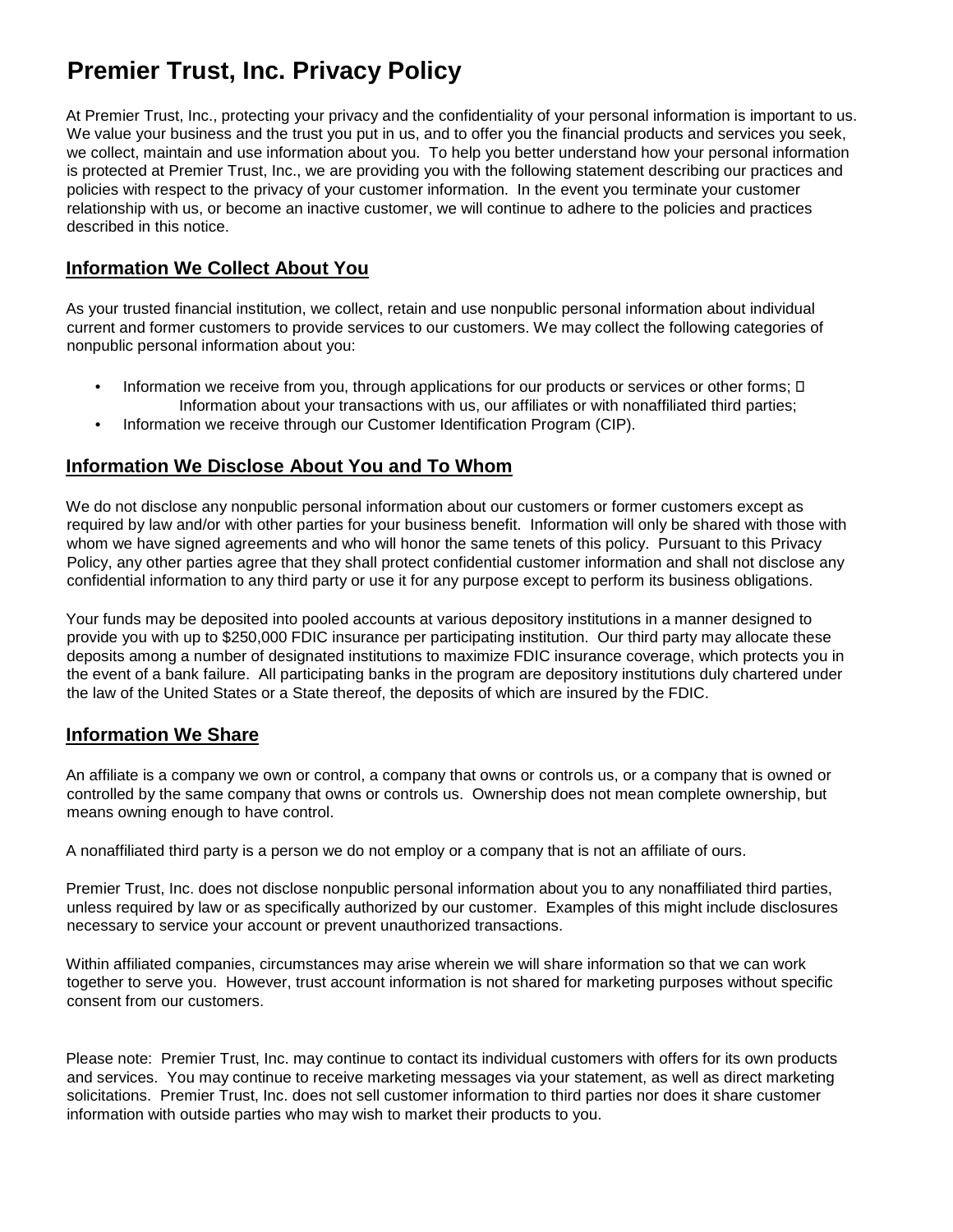## **We Protect Your Information**

The protection of your nonpublic personal information is of the utmost importance to us. Premier Trust, Inc. maintains strict practices and procedures to safeguard your privacy in accordance with this privacy policy. We restrict employee access to customer information to only those who have a business reason to know such information, and we educate our employees about the importance of confidentiality and customer privacy.

#### **How to File a Complaint**

Premier Trust, Inc. is chartered under the laws of the State of Nevada and by state law is subject to regulatory oversight by the Financial Institutions Division (FID) of the State of Nevada. Any consumer wishing to file a complaint against Premier Trust, Inc. should contact the FID through one of the means indicated below:

In Person or U.S. Mail: Nevada Financial Institutions Division 1179 Fairview Drive, Suite 201 Carson City, Nevada 89701

Telephone Number: (775) 687-5522 Fax Number: (775) 687-5523 Web Site: [www.fid.state.nv.us/contact.htm](http://www.fid.state.nv.us/contact.htm)

We appreciate the opportunity to serve your financial needs. We pledge to follow the policies, safeguards and guidelines as described in this notice, and to protect the confidentiality of your information. Your relationship is very important to us, and we will take great care to honor these commitments to you. Thank you for choosing Premier Trust, Inc.

This notice applies only to nonpublic personal information about individuals who obtain financial services primarily for personal, family or household purposes.

Premier Trust, Inc. reserves the right to change any of its privacy policies and related procedures at any time, in accordance with applicable federal and state laws. You will receive appropriate notice if our Privacy Policy changes.

Premier Trust, Inc. is a wholly-owned subsidiary of Ladenburg Thalmann Financial Services ("Ladenburg Thalmann"). The Ladenburg Thalmann group of companies includes:

Ladenburg Thalmann Financial Services Ladenburg Thalmann & Co., Inc. Ladenburg Thalmann Asset Management Inc. Triad Advisors, Inc. Investacorp Inc. Securities America Inc. Premier Trust, Inc. KMS Financial Services, Inc. SSN Highland Capital Brokerage

#### **For More Information**

If you have any questions regarding our Personal Information Privacy Protection Policy, or would like to receive a copy of this Policy, please call us at (702) 507-0750 or visit our Internet site at http://www.premiertrust.com.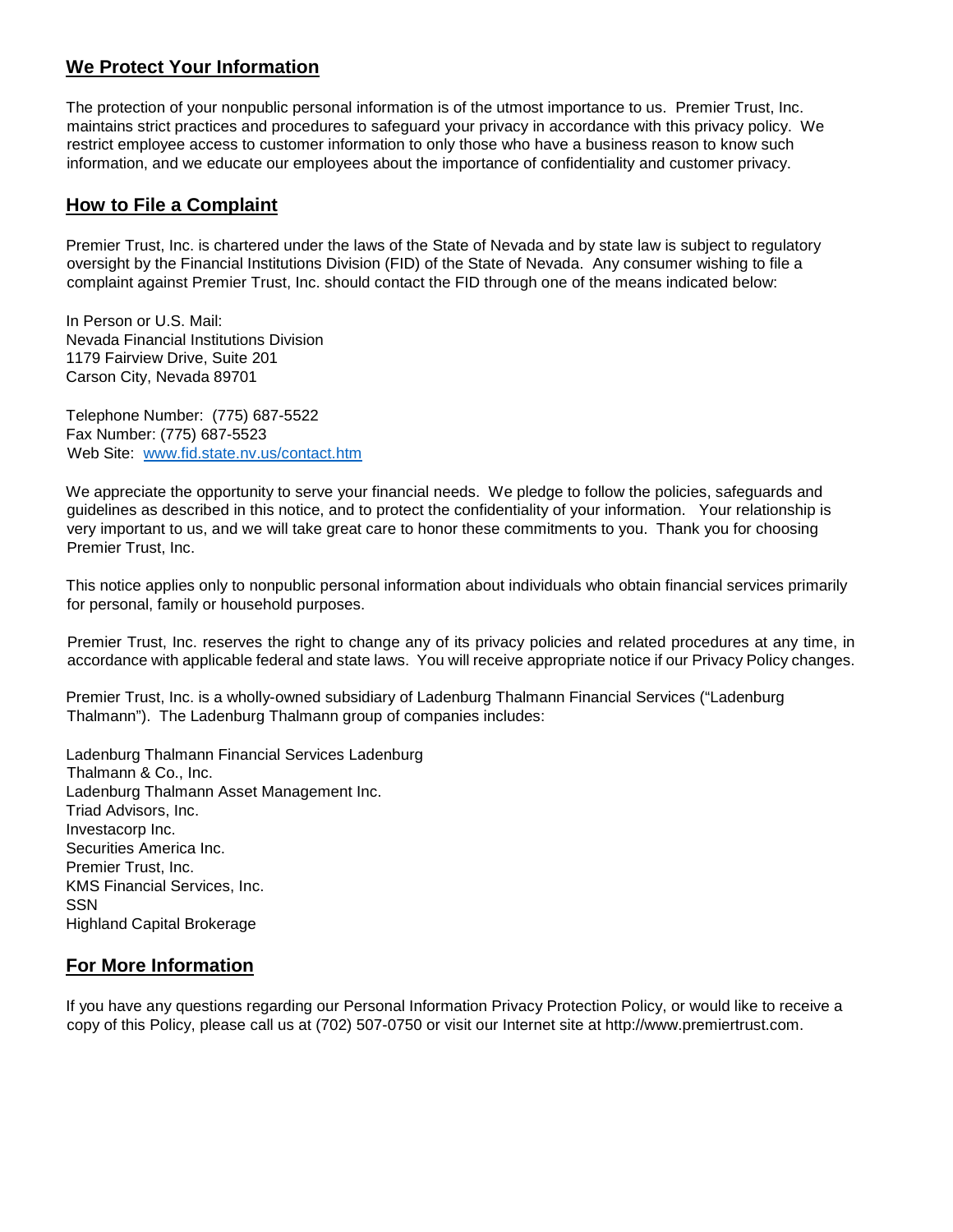# **FEE SCHEDULE**

| \$175              | <b>INITIAL SET UP FEE</b> (Charged at time account is established)                      |
|--------------------|-----------------------------------------------------------------------------------------|
|                    | ANNUAL FEE (Annual fees are prorated and deducted quarterly, in arrears) Fee includes:  |
|                    | Annual Electronic & Paper Statement                                                     |
|                    | Investment holding fee for unlimited Standard Investments*and two (2) Non-Standard      |
| \$600              | Investments**                                                                           |
|                    | · Additional Non-Standard Investment \$300/per asset annually (added to the Annual Fee) |
|                    | Preparation of one (1) annual IRS Form 5498 & 1099-R                                    |
|                    | Dedicated Account Representative                                                        |
|                    | <b>ITEMIZED FEES:</b>                                                                   |
|                    | <b>Real Estate Administration</b>                                                       |
| \$150              | · Set-up – per each piece of Real Estate                                                |
| \$8                | · Transaction Service Fee (Incoming/Outgoing - rent, taxes, repairs, etc.)              |
|                    | Contracts, Deeds of Trust & Notes                                                       |
| \$100              | · Set-up - per asset or liability                                                       |
| \$8                | · Transaction Service Fee (Incoming/Outgoing)                                           |
| \$50               | Beneficiary or Demand Statement                                                         |
| <b>Hard Dollar</b> | Reconveyance Fee                                                                        |
|                    | <b>Corporate Activity</b>                                                               |
| \$10               | · DTC Eligible Securities (per transaction)                                             |
| \$20               | · Non-Eligible Securities (per transaction)                                             |
| \$29.50            | · Mutual Funds (per transaction)                                                        |
|                    | · Common Stock \$4.50 Fee + \$0.03/Share                                                |
|                    |                                                                                         |
|                    | <b>Additional Paper Statements</b>                                                      |
| \$5 per            | $\cdot$ One-time                                                                        |
| \$15 per year      | · Annual                                                                                |
| \$25 per year      | · Quarterly                                                                             |
| \$50 per year      | · Monthly                                                                               |
|                    | <b>Other Extraordinary Fees</b>                                                         |
| \$25               | · Overdraft/Return Check                                                                |
|                    | · Special Mail Handling:                                                                |
| $$5 + cost$        | Certified Mail                                                                          |
| $$20 + cost$       | Overnight Mail                                                                          |
| \$20               | · Wire Fee                                                                              |
| \$100 per          | · Research/Special Services                                                             |
| \$25               | · Stop Payment                                                                          |
| \$50               | · Roth Conversion/Recharacterization Fee                                                |
|                    | · Hourly staff costs                                                                    |
| \$250              | President/CEO                                                                           |
| \$200              | <b>Trust Officers</b>                                                                   |
| \$100              | All other employees                                                                     |
| \$200              | <b>TERMINATION FEE</b>                                                                  |

\* STANDARD INVESTMENT includes mutual funds, publicly traded stock or bonds and other investments as determined by Premier Trust. Please note we are not day traders, so please plan accordingly.

\*\* NON-STANDARD INVESTMENT includes privately-held stock, promissory notes, limited partnership, limited liability company, real estate and other investments as determined by Premier Trust.